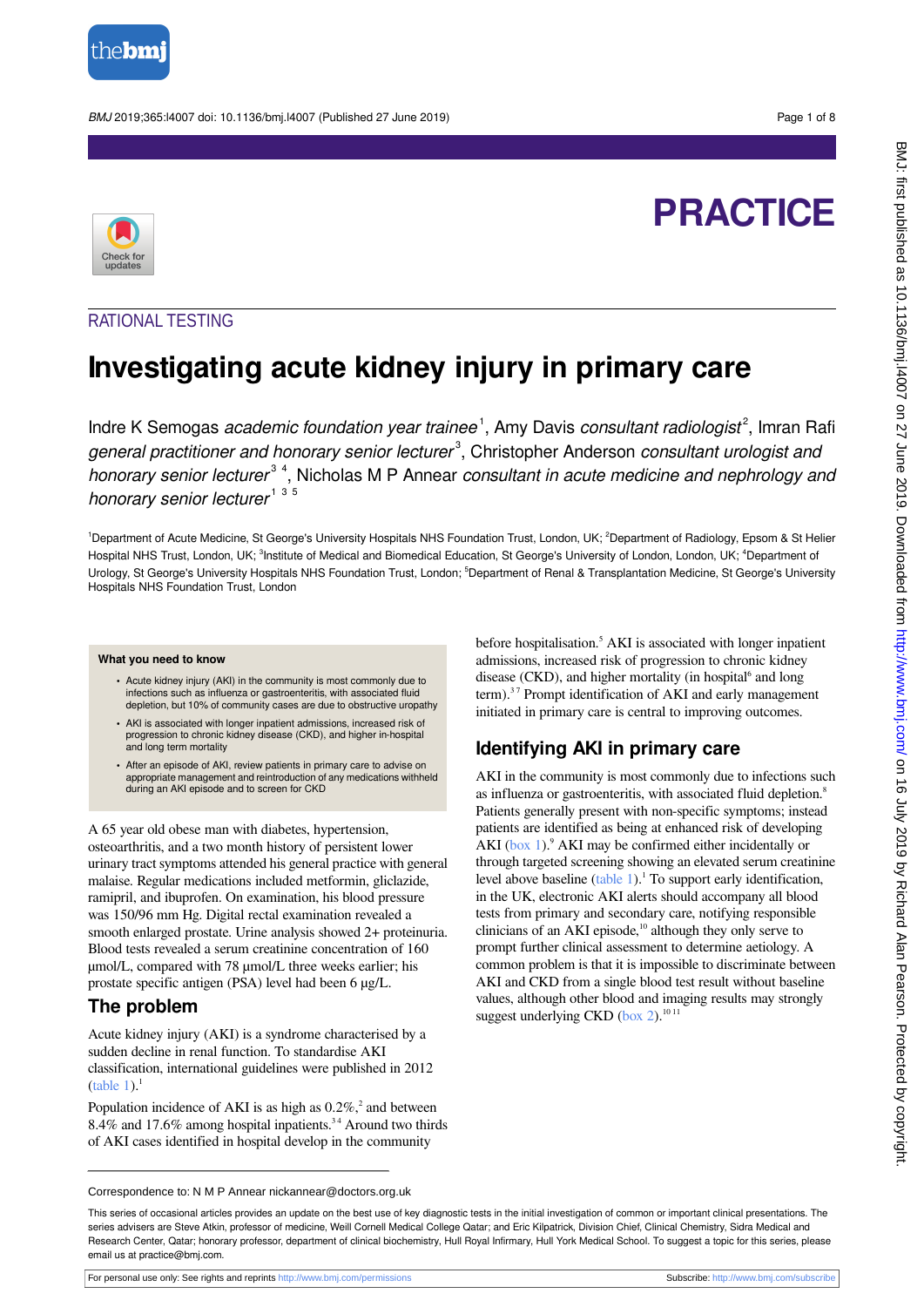#### <span id="page-1-0"></span>**Box 1: Factors warranting investigation for AKI in acutely ill patients**

- **•** Age >65 years
- **•** Medical history of
- **–** Chronic kidney disease
- **–** Prior AKI
- **–** Heart failure
- **–** Liver failure
- **•** Exposure to nephrotoxic drugs within previous week
- **•** Exposure to contrast agent within previous week
- **•** Factors predisposing to hypovolaemia (such as reliance on carer)
- **•** Clinical evidence of hypovolaemia
- **•** Sepsis

<span id="page-1-1"></span>**•** History of, predisposing factors for, or symptoms of urological obstruction \*Recommended by National Institute for Health and Care Excellence (NICE)<sup>9</sup>

## **Box 2: Blood and urine tests to consider when investigating AKI**

#### **In all cases**

- **•** Urine analysis
	- **–** Microscopy, culture, and sensitivity if clinical suspicion or urine analysis is positive for nitrites or leucocytes
- **–** Protein:creatinine ratio if urine analysis is positive for proteinuria or haematuria
- **•** Blood tests
- **–** Full blood count (normocytic anaemia may suggest underlying CKD)
- **–** Urea and electrolytes (particularly screen for hyperkalaemia in AKI and CKD)
- **–** Bone profile (raised serum phosphate levels may suggest underlying CKD)
- **–** C reactive protein (raised in infection or inflammation)

#### **Suspected intrinsic renal disease\***

- **•** Further blood tests
- **–** Serum bicarbonate and chloride (screen for metabolic acidosis in AKI and CKD)
- **–** Creatine kinase (may indicate muscle injury, such as rhabdomyolysis)
- **–** Erythrocyte sedimentation rate (raised in infection or inflammation)
- **•** Immunological tests
- **–** Antinuclear antibody (raised in many autoimmune conditions)
- **–** Double stranded DNA antibody (raised in systemic lupus erythematosus (SLE))
- **–** Antinuclear cytoplasmic antibodies (raised in vasculitis, but also in infection)
- **–** Antiglomerular basement membrane antibody (raised in anti-GBM disease)
- **–** Rheumatoid factor (raised in rheumatoid arthritis and cryoglobulinaemia)
- **–** Complement levels (C3 and C4) (low in active SLE and cryoglobulinaemia)
- **–** Immunoglobulins/Serum and urine protein electrophoresis (screen for multiple myeloma)
- **•** Serological tests
- **–** Antistreptolysin O titre (raised after streptococcal infection)
- **–** Hepatitis B and C serology (hepatitis B surface antigen, hepatitis C antibody)
- **–** HIV serology (HIV-1 and HIV-2 antibodies)

\*May be undertaken in primary care after urgent specialist referral

## **What is the next investigation?**

Early clinical assessment involves reviewing blood parameters to exclude severe complications (hyperkalaemia, uraemia, and hypovolaemia or hypervolaemia<sup>12 13</sup>). While immediate clinical assessment may not be possible in primary care, appropriate time frames for review will be determined by clinical context

 $(table 2)$  $(table 2)$ .<sup>10</sup> Further investigations will be indicated to determine the cause of AKI (table  $3$ ).<sup>10 14</sup>

Factors warranting earlier review include hyperkalaemia, suspected urinary tract obstruction, suspected intrinsic renal disease, history of CKD or renal transplant, frailty, history of AKI

#### **Urine analysis**

Perform dipstick urine analysis in all cases of AKI as a rapid screen for treatable pathology.<sup>9</sup> Presence of leucocytes and/or nitrites may indicate bacteriuria, urinary tract infection, or pyelonephritis; haematuria and proteinuria alone may suggest glomerulonephritis; leucocytes alone may indicate interstitial nephritis.<sup>9</sup>

Urine microscopy to identify crystals and casts in AKI is not routinely recommended.<sup>9</sup>

### **Blood tests**

Blood tests confirming AKI may reveal abnormalities requiring urgent intervention (such as hyperkalaemia).<sup>13</sup> Full blood count, C reactive protein assay, and bone profile must be undertaken to screen for infection, inflammation, or electrolyte abnormalities. If there is no clear cause, or intrinsic renal disease is suspected, additional blood tests may be undertaken, accompanying urgent nephrological referral [\(box 2](#page-1-1)). Repeat serum creatinine levels should be taken alongside clinical review after an AKI episode ([box 2](#page-1-1)). This will help identify refractory AKI and guide management.<sup>110</sup>

#### **Ultrasound scan**

Urinary tract ultrasound scan is the investigation of choice when obstructive uropathy is suspected.<sup>9</sup> About 10% of AKI cases in the community are due to obstructive uropathy<sup>15</sup>; of these,  $95\%$ will demonstrate hydronephrosis.<sup>16</sup> Causes for false negative results include early obstruction or extrinsic compression preventing ureteric dilatation. False positive results may occur in pregnancy or vesicoureteric reflux.<sup>11</sup> Other common non-obstructive pathologies found on ultrasound include nephrolithiasis, anatomical variants, and altered renal parenchymal echogenicity.<sup>11</sup> Ultrasound may help distinguish between AKI and CKD: reduced kidney size and cortical and parenchymal thickness suggest underlying CKD.<sup>11</sup>

Most ultrasound requests for suspected AKI are normal. One single-centre retrospective study of all ultrasound scans for AKI over three years showed 61.7% of scans were normal; Increased renal parenchymal echogenicity was found in 39.5% of patients, 2.6% showed bilateral hydronephrosis, and 2.6% unilateral hydronephrosis.<sup>17</sup> Hydronephrosis was commoner among patients aged >65 years and in those with abdominal malignancy.<sup>17</sup> Another single-centre retrospective study showed that, of 567 ultrasound scans performed for AKI, 10% showed bilateral hydronephrosis and 9% unilateral hydronephrosis.<sup>18</sup>

### Referral for urgent renal ultrasound

Although the result is often normal, ultrasound imaging remains an important tool in primary care. If available, a post-micturition bladder scan can expedite investigation. However, if obstructive uropathy or pyelonephritis is suspected in relation to AKI, an urgent renal ultrasound scan is needed. A history of abdominal or pelvic malignancy, benign prostatic hyperplasia, neurogenic bladder, nephrolithiasis, and treatments associated with retroperitoneal fibrosis all raise suspicion for obstructive uropathy.<sup>19</sup> Further suggestive features include a history of lower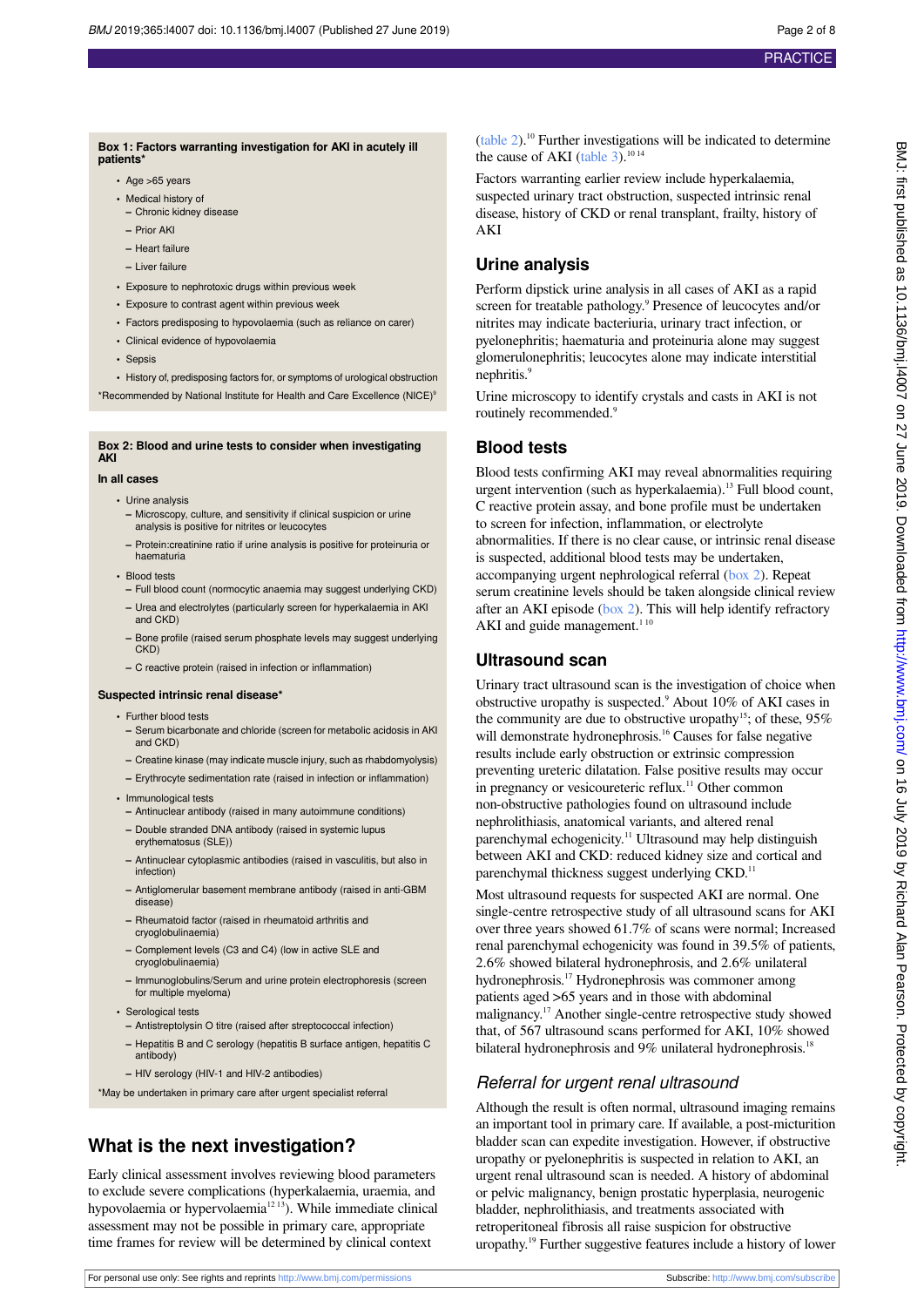urinary tract symptoms, oligouria or anuria, and a palpable bladder, abdominal mass, or prostate on examination.

Where an ultrasound scan is performed will depend on local service availability and clinical context: If the patient is unwell, this will necessitate secondary care referral to a specialist urologist or nephrologist or to acute medical services.

Current UK guidelines advise ultrasound be performed within 24 hours if obstruction is suspected or there is no identifiable cause.<sup>9</sup> Features suggestive of pyonephrosis (fever, flank pain, and/or dysuria associated with leucocyturia, nitrite-positive urine analysis, and raised inflammatory blood markers) necessitate ultrasound within six hours, probably through emergency referral to secondary care.<sup>9</sup>

#### Acting on ultrasound results for AKI in primary care

Urinary catheter placement can immediately relieve confirmed bladder outlet obstruction (in older men this is most commonly due to prostatic enlargement). This may be undertaken either through a local primary care pathway or emergency referral to secondary care. After urgent relief of obstruction, definitive management will be discussed with the urology service.

Where isolated upper urinary tract obstruction is identified, urgent specialist urologist referral is advised to plan further cross sectional imaging (computed tomography or magnetic resonance imaging) to localise the cause of obstruction $20$  and guide emergent intervention (nephrostomy or ureteric stent placement).<sup>19</sup> If clinical suspicion for obstruction remains high despite a negative ultrasound scan, a repeat ultrasound or cross-sectional imaging may help delineate the cause, after specialist urologist guidance.

### **Management of AKI**

Appropriate management of clinically stable patients with AKI stage 1-2 can be undertaken in primary care or in outpatient clinics, depending on local AKI service availability. It is recommended that patients with AKI are hydrated, infections treated, nephrotoxic medications discontinued, and diuretic and angiotensin converting enzyme (ACE) inhibitors and angiotensin II receptor blockers (ARBs) are temporarily withheld.<sup>121</sup> For particular situations, such as concurrent heart failure, a more nuanced approach may be required, recognising a necessary trade-off between cardiac and renal function. Whilst there remains an insufficient evidence in this setting, an important approach is to treat the patient, and not the blood result.<sup>10</sup> Further management depends on aetiology: specialist urology referral will be required for obstructive uropathy.<sup>9</sup> If AKI stage 3 is identified, urgent nephrological referral is indicated. Such referral is also indicated if there is suspected intrinsic renal disease, no clear cause for AKI identified, refractory AKI, or AKI in renal transplant patients. If a patient is unwell with AKI they may, depending on clinical context, be best managed on an acute medical unit.<sup>9</sup>

To ensure patients are adequately informed, provide patient information leaflets (such as *Understanding Acute Kidney Injury*<sup>22</sup>) alongside discussions about AKI.

#### **Management after recovery from AKI**

After resolution of AKI, review patients in primary care to advise on appropriate management and reintroduction of drugs withheld during an AKI episode.<sup>8 23</sup> Regardless of aetiology and management, review all patients with AKI at three months to screen for evolving CKD.<sup>1</sup>

AKI stage 2 was diagnosed; the patient was re-assessed as clinically stable with no severe complications. His management was continued in primary care: nephrotoxic medications (NSAIDs) were withheld; as were his ACE-inhibitor and metformin, consistent with "sick day rules." <sup>21</sup> His lower urinary tract symptoms, alongside clinical examination findings, prompted an urgent outpatient ultrasound scan, which revealed bilateral hydronephrosis ([fig 1\)](#page-7-0) and an enlarged prostate compressing the bladder ([fig 2\)](#page-7-1). The patient was catheterised and commenced  $\alpha$  blockade and finasteride. His serum creatinine level returned to baseline at 80 µmol/L. He was subsequently re-challenged with the ACE inhibitor and metformin. Definitive urological management of his prostatic outflow obstruction was then arranged.

#### **Education into practice**

- **•** Consider your last patient diagnosed with AKI. How were they managed?
- **•** After reading this article, how would you alter your approach toward investigating and managing AKI?
- **•** Consider the next patient due in clinic. Are they at risk of developing AKI?

#### **How were patients involved in the creation of this article**

The article was reviewed and endorsed by a small cohort of patients at our AKI clinic who had recovered from AKI.

Contributors: IKS performed all of the initial literature searches; IKS and NMPA wrote the first draft; AD contributed anonymised clinical images. All authors critically revised all subsequent drafts. NMPA is the guarantor.

Competing interests: We have read and understood BMJ policy on declaration of interests and have no relevant interests to declare.

Provenance and peer review: Commissioned; externally peer reviewed

Patient consent not required (patient anonymised, dead, or hypothetical).

- 1 KDIGO. KDIGO clinical practice guideline for acute kidney injury. Kidney Int Suppl 2012;2(1). https://kdigo.org/wp-content/uploads/2016/10/KDIGO-2012-AKI-Guideline-English.pdf.
- 2 Ali T, Khan I, Simpson W, etal . Incidence and outcomes in acute kidney injury: a comprehensive population-based study. J Am Soc Nephrol 2007;18:1292-8. 10.1681/ASN.2006070756 17314324
- 3 Sawhney S, Marks A, Fluck N, Levin A, Prescott G, Black C. Intermediate and long-term outcomes of survivors of acute kidney injury episodes: a large population-based cohort<br>study. Am J Kidney Dis 2017;69:18-28.27555107
- 4 Sawhney S, Fraser SD. Epidemiology of AKI: utilizing large databases to determine the burden of AKI. Adv Chronic Kidney Dis 2017;24:194-204. 10.1053/j.ackd.2017.05.001 28778358
- 5 Wonnacott A, Meran S, Amphlett B, Talabani B, Phillips A. Epidemiology and outcomes in community-acquired versus hospital-acquired AKI. Clin J Am Soc Nephrol 2014;9:1007-14. 10.2215/CJN.07920713 24677557
- 6 Challiner R, Ritchie JP, Fullwood C, Loughnan P, Hutchison AJ. Incidence and consequence of acute kidney injury in unselected emergency admissions to a large acute UK hospital trust. BMC Nephrol 2014;15:84. 10.1186/1471-2369-15-84 24885247
- 7 Coca SG, Singanamala S, Parikh CR. Chronic kidney disease after acute kidney injury: a systematic review and meta-analysis. Kidney Int 2012;81:442-8.
- 10.1038/ki.2011.379 22113526 8 Royal College of General Practitioners. Acute kidney injury toolkit. 2019 https://www.rcgp.
- org.uk/clinical-and-research/resources/toolkits/acute-kidney-injury-toolkit.aspx National Institute for Health and Care Excellence. Acute kidney injury: prevention, detection, and management (clinical guideline CG169). 2013. https://www.nice.org.uk/guidance/
- cg169. 10 Think Kidneys. Acute kidney injury best practice guidance: Responding to AKI warning
- stage test results for adults in primary care. 2016. https://www.thinkkidneys.nhs.uk/aki/ wp-content/uploads/sites/2/2016/10/RespondingtoAKI-Warning-Stage-Test-Results-for-Adults-in-Primary-Care ndf.
- 11 Faubel S, Patel NU, Lockhart ME, Cadnapaphornchai MA. Renal relevant radiology: use of ultrasonography in patients with AKI. Clin J Am Soc Nephrol 2014;9:382-94. 10.2215/CJN.04840513 24235286
- 12 National Confidential Enquiry into Patient Outcome and Death. Acute kidney injury: adding insult to injury (2009). https://www.ncepod.org.uk/2009aki.html.
- Hussein HK, Lewington AJP, Kanagasundaram NS. General management of acute kidney injury. Br J Hosp Med (Lond) 2009;70:M104-7. 10.12968/hmed.2009.70.Sup7.43142 19584794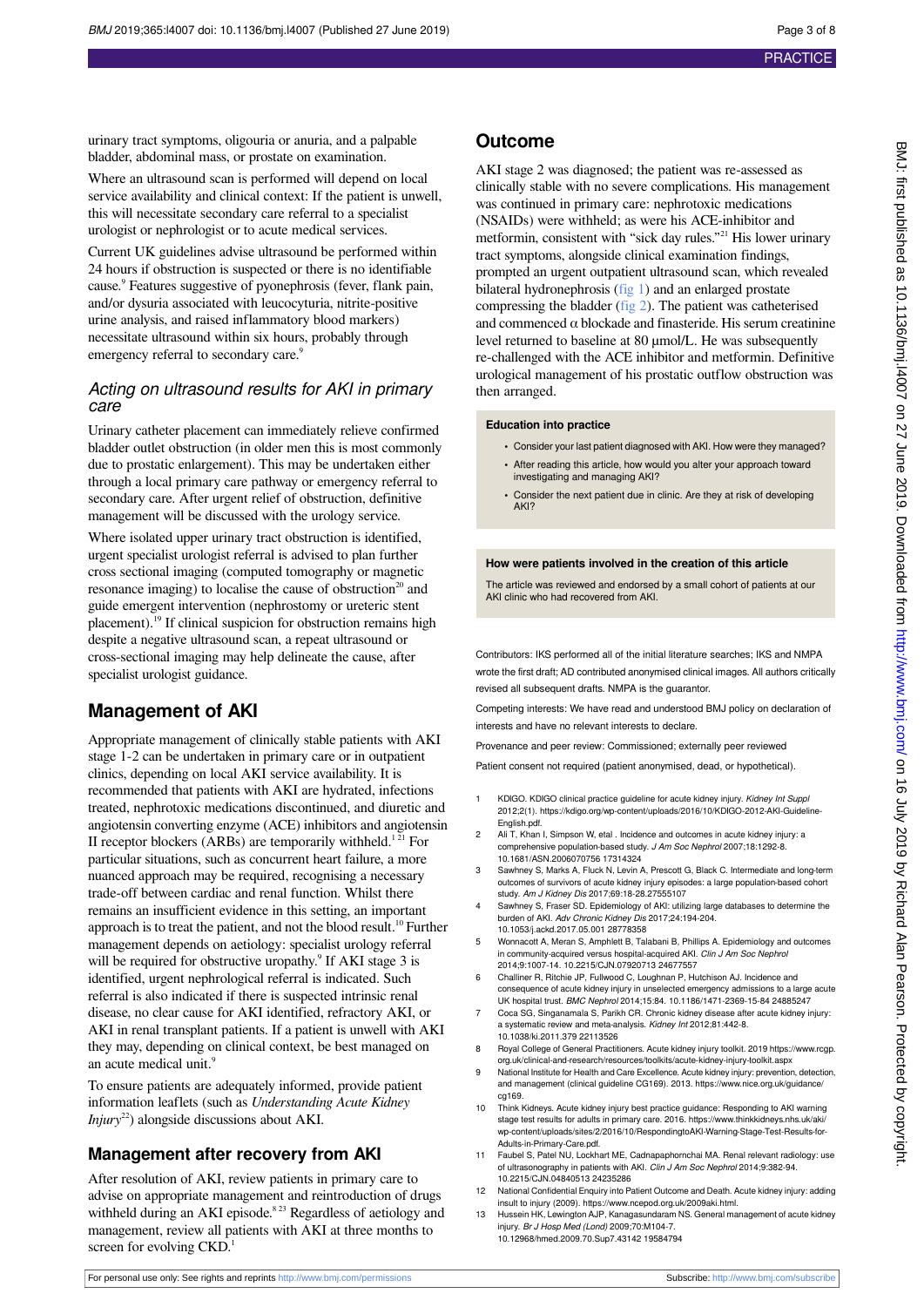- 14 Think Kidneys. Acute kidney injury–Potentially problematic drugs and action to take in primary care. 2016. https://www.thinkkidneys.nhs.uk/aki/wp-content/uploads/sites/2/2016/ 02/Potentially-Problematic-Drugs-and-Actions-to-Take-in-Primary-Care.pdf.
- 15 Liaño F, Pascual JMadrid Acute Renal Failure Study Group. Epidemiology of acute renal failure: a prospective, multicenter, community-based study. Kidney Int 1996;50:811-8. 10.1038/ki.1996.380 8872955
- 16 Spital A, Valvo JR, Segal AJ. Nondilated obstructive uropathy. Urology 1988;31:478-82. 10.1016/0090-4295(88)90211-7 3287742
- 17 Podoll A, Walther C, Finkel K. Clinical utility of gray scale renal ultrasound in acute kidney injury. BMC Nephrol 2013;14:188. 10.1186/1471-2369-14-188 24011084
- 18 Leaf DE, Srivastava A, Zeng X, etal . Excessive diagnostic testing in acute kidney injury. BMC Nephrol 2016;17:9. 10.1186/s12882-016-0224-8 26772980
- 19 Thadhani R, Pascual M, Bonventre JV. Acute renal failure. N Engl J Med 1996;334:1448-60. 10.1056/NEJM199605303342207 8618585
- 20 Silverman SG, Leyendecker JR, Amis ESJr. What is the current role of CT urography and MR urography in the evaluation of the urinary tract? Radiology 2009:250:309-23. 10.1148/radiol.2502080534 19188307
- 21 Morrison C, Wilson M. Medicine sick day rules cards interim evaluation. Think Kidneys, 2014. https://www.thinkkidneys.nhs.uk/kquip/hub/medicine-sick-day-rules-cards-interimevaluation/.
- 22 Griffith K. Understanding acute kidney injury. 2017. https://www.kidneycareuk.org/ documents/263/Understanding\_Acute\_Kidney\_Injury\_AKI.pdf 23 Think Kidneys. When or if to re-start ACEI, ARB, diuretics and other antihypertensive
- drugs after an episode of acute kidney injury. 2016. https://www.thinkkidneys.nhs.uk/aki/ wp-content/uploads/sites/2/2016/02/When-to-restart-drugs-stopped-during-AKI-final.pdf.

Published by the BMJ Publishing Group Limited. For permission to use (where not already granted under a licence) please go to [http://group.bmj.com/group/rights-licensing/](http://group.bmj.com/group/rights-licensing/permissions) [permissions](http://group.bmj.com/group/rights-licensing/permissions)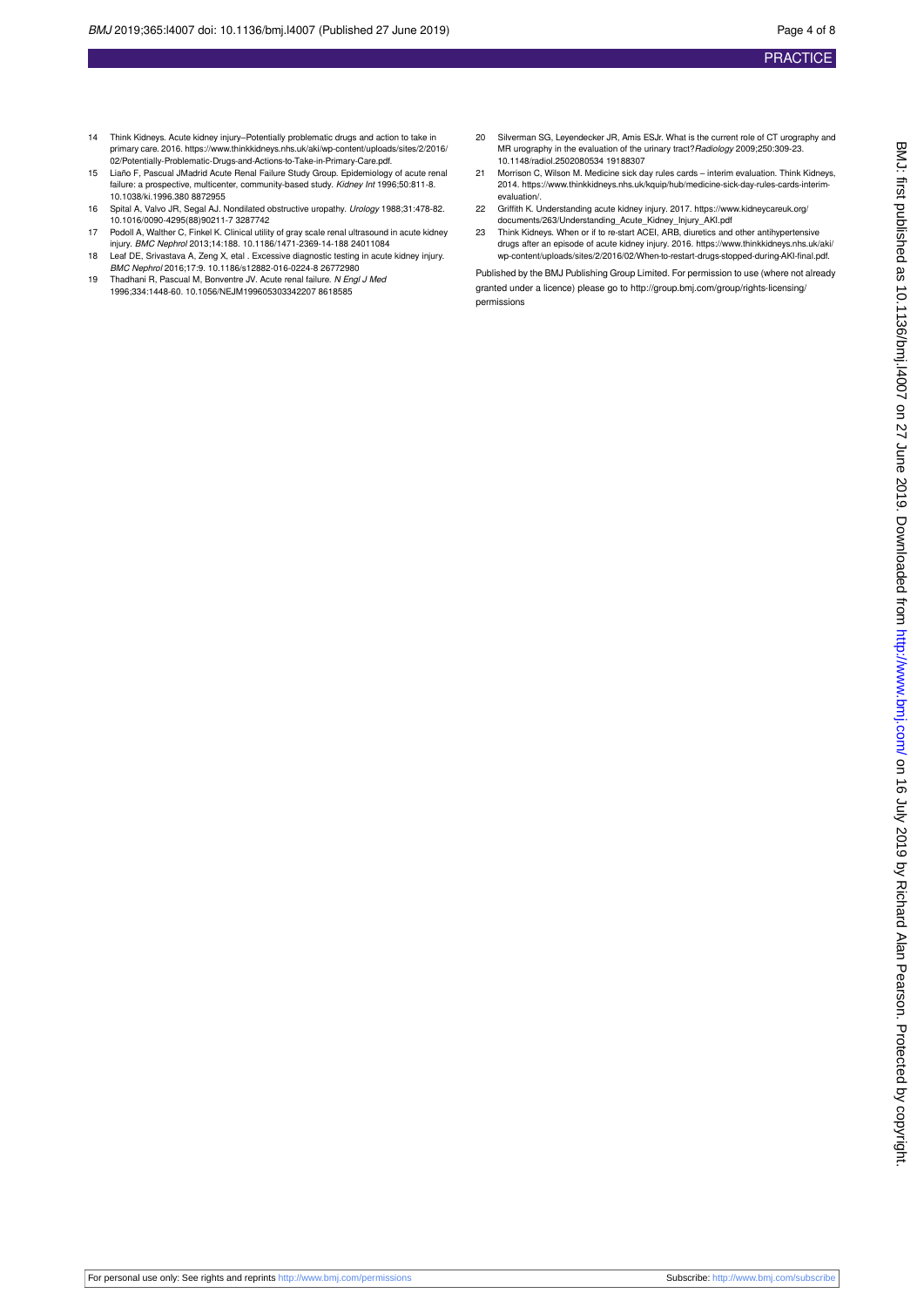## **Tables**

<span id="page-4-0"></span>

| Table 1  KDIGO classification of acute kidney injury (AKI) <sup>1</sup> |                                                                                                                                                                     |                                                        |  |  |  |  |
|-------------------------------------------------------------------------|---------------------------------------------------------------------------------------------------------------------------------------------------------------------|--------------------------------------------------------|--|--|--|--|
| <b>AKI stage</b>                                                        | Serum creatinine                                                                                                                                                    | Urine output                                           |  |  |  |  |
| Stage 1                                                                 | 1.5-1.9 $\times$ baseline creatinine* or<br><0.5 mL/kg/hour for 6 hours<br>>26 umol/L within 24 hours                                                               |                                                        |  |  |  |  |
| Stage 2                                                                 | $2.0 - 2.9 \times$ baseline creatinine*                                                                                                                             | <0.5 mL/kg/hour for 12 hours                           |  |  |  |  |
| Stage 3                                                                 | $3.0 \times$ baseline creatinine* or<br>>353.6 µmol/L* or<br>Initiation of renal replacement therapy or<br>Decrease of eGFR to <35 mL/min in patients <18 years old | <0.3 mL/kg/hour for 24 hours or<br>Anuria for 12 hours |  |  |  |  |

KDIGO = Kidney Disease: Improving Global Outcomes. eGFR = estimated glomerular filtration rate.

\* Applicable when creatinine change presumed to have occurred in previous 7 days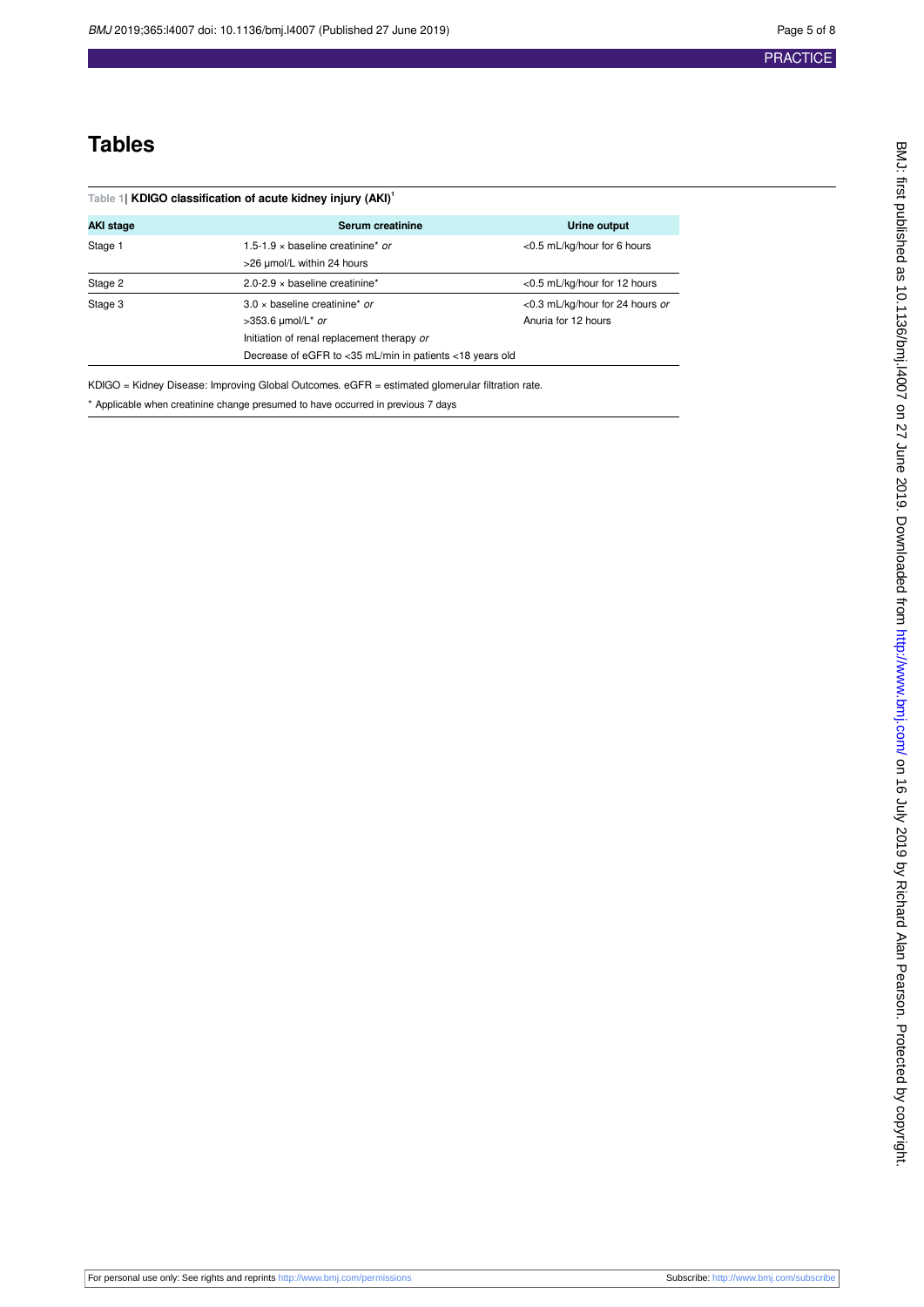<span id="page-5-0"></span>**Table 2| Recommended timeframe for clinical review after identification of AKI from biochemistry results (adapted from Think Kidneys<sup>10</sup>)**

|         | AKI stage Clinically stable patient, low pre-test probability Acutely ill patient or high pre-test probability |                              |
|---------|----------------------------------------------------------------------------------------------------------------|------------------------------|
| Stage 1 | <72 hours                                                                                                      | $<$ 24 hours                 |
| Stage 2 | <24 hours                                                                                                      | $<$ 6 hours                  |
| Stage 3 | <6 hours, consider admission                                                                                   | Consider immediate admission |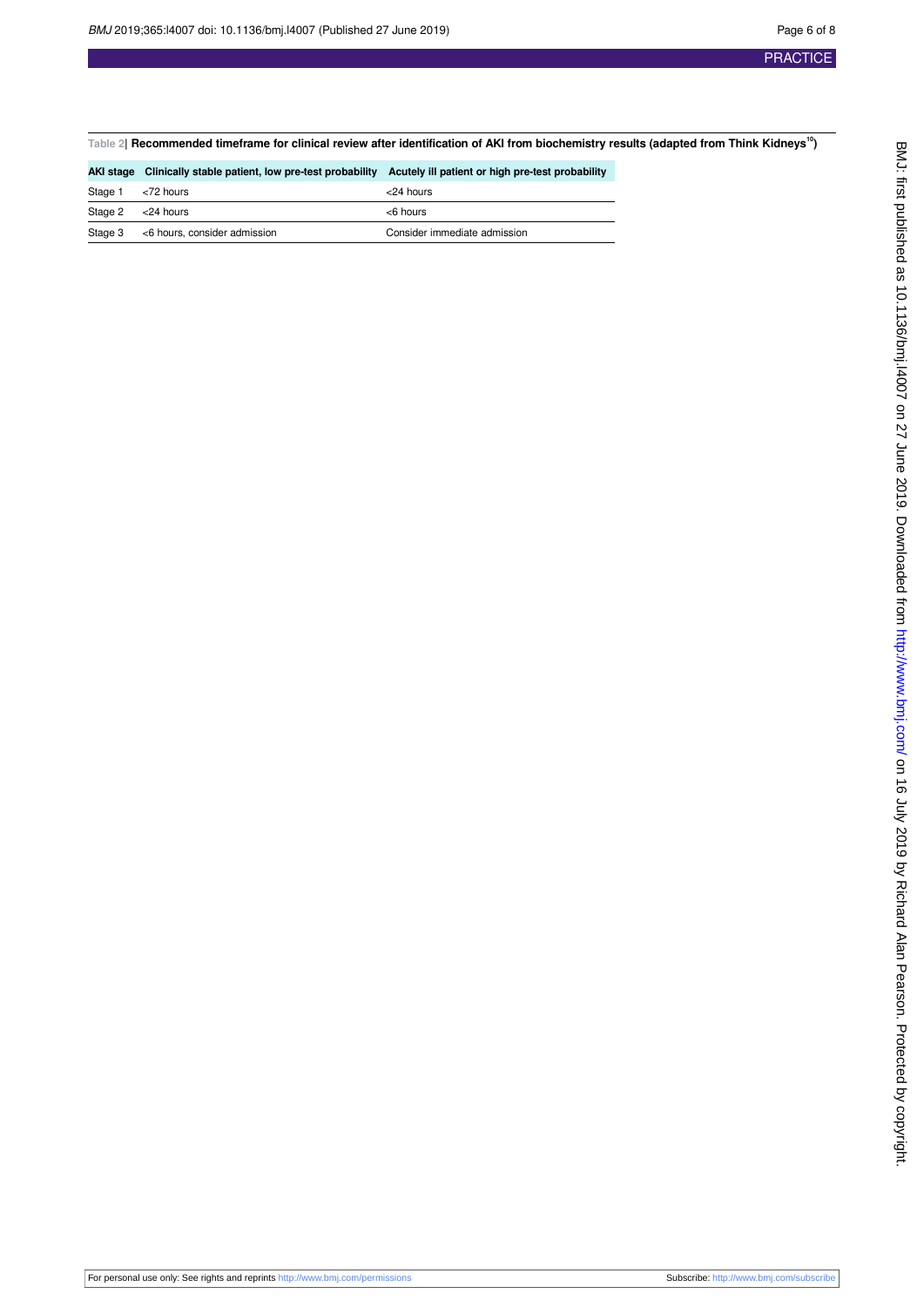<span id="page-6-0"></span>

| Table 3  Causes of AKI (adapted from Think Kidneys <sup>1014</sup> ) |                                                                                                                                            |                                                                                                                                                                       |                                                                                                                         |  |  |  |
|----------------------------------------------------------------------|--------------------------------------------------------------------------------------------------------------------------------------------|-----------------------------------------------------------------------------------------------------------------------------------------------------------------------|-------------------------------------------------------------------------------------------------------------------------|--|--|--|
|                                                                      | <b>Specific causes</b>                                                                                                                     | <b>History</b>                                                                                                                                                        | <b>Examination</b>                                                                                                      |  |  |  |
| Sepsis, hypoperfusion,<br>hypovolaemia                               | • Sepsis<br>• Organ failure<br>• Dehydration<br>• Haemorrhage                                                                              | • Infective symptoms<br>• Oral fluid intake<br>• History of heart failure, renal failure, liver failure                                                               | · Blood volume status (capillary refill,<br>jugular venous pressure, pulse, blood<br>pressure)<br>• Source of infection |  |  |  |
| Medication/Toxicity                                                  | • Medication contributing to hypovolaemia or<br>hypotension<br>• Nephrotoxic medications<br>• Recent exposure to contrast agent            | • Medication history:<br>- NSAIDs, diuretics, antihypertensive agents<br>- Drugs that accumulate, causing harm in AKI<br>- New drugs that may cause AKI, such as PPIs |                                                                                                                         |  |  |  |
| Obstruction                                                          | • Benign prostatic hypertrophy<br>· Prostatic, pelvic, or abdominal malignancy<br>• Kidney or bladder stones<br>• Retroperitoneal fibrosis | • Lower urinary tract symptoms<br>• History of:<br>- Malignancy<br>- Kidney stones<br>- Pelvic radiotherapy<br>• Family history of malignancy                         | • Palpable abdominal or pelvic mass<br>• Palpable bladder<br>• Enlarged prostate                                        |  |  |  |
| Primary or intrinsic renal<br>disease                                | • Glomerulonephritis<br>• Interstitial nephritis<br>• Myeloma                                                                              | • Medication history<br>• History of:<br>- Shortness of breath or haemoptysis<br>- Rash<br>- Back or bone pain<br>- Weight loss                                       | • Urine analysis<br>• Skin rashes                                                                                       |  |  |  |

NSAIDs = non-steroidal anti-inflammatory drugs. PPIs = proton pump inhibitors.